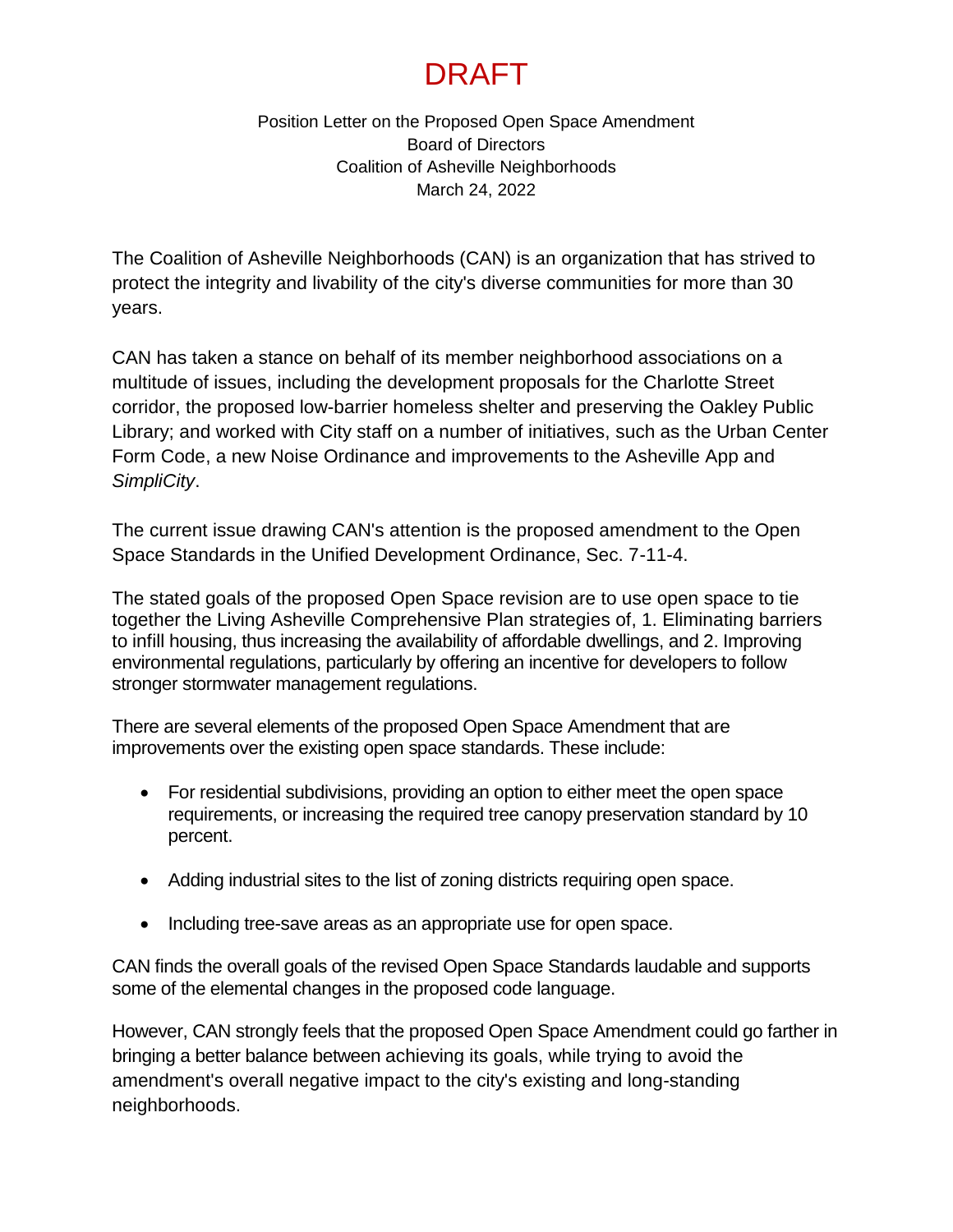## DRAFT

Specifically, adding to the density of residential neighborhoods by increased infill development should not occur without a commensurate form code language for multifamily housing that could create residential-friendly designs with height restrictions, as well as avoid setback-to-setback construction.

Also, CAN staunchly believes that the proposed OSA does not go far enough to promote and protect open space as green space, thus preserving and supporting a livable city by providing more environmental-friendly, comfortable, welcoming, and accessible spaces.

For these reasons, the Coalition of Asheville Neighborhoods cannot support the Open Space Amendment as currently proposed.

Since CAN did not have a seat on the Open Space Task Force and is not bound by the task forces' recommended ordinance language or the process by which task force reached its conclusions, and in its primary mission of protecting the integrity of all city neighborhoods, CAN offers the following recommendations:

- 1. Postpone action on a revision of Sec. 7-11-4 until the City creates a form code for multi-unit Missing Middle Housing, which would establish design requirements better suited for single-family zoned neighborhoods, and that also would include height and setback restrictions to help mitigate the added density that infill development would bring.
- 2. Compliment new land use technology, such as revised open space standards, that creates more sensible density conducive to walking, biking and other recreational and sociability forms with more sustainable green areas as cited in the Strong Town **Study**

[https://www.strongtowns.org/jour%20r%20%20%20al/2021/10/18/where-did-all-the-small](https://www.strongtowns.org/jour%20r%20%20%20al/2021/10/18/where-did-all-the-small-developers-go?Iapcid=0060f5c55db5b5bba5585001&utm%20campaign=102021-wednesday-ema&utm%20content=&utm%20medium=email&utml%20source=autopilot)[developers-go?Iapcid=0060f5c55db5b5bba5585001&utm%20campaign=102021](https://www.strongtowns.org/jour%20r%20%20%20al/2021/10/18/where-did-all-the-small-developers-go?Iapcid=0060f5c55db5b5bba5585001&utm%20campaign=102021-wednesday-ema&utm%20content=&utm%20medium=email&utml%20source=autopilot) [wednesday-ema&utm%20content=&utm%20medium=email&utml%20source=autopilot](https://www.strongtowns.org/jour%20r%20%20%20al/2021/10/18/where-did-all-the-small-developers-go?Iapcid=0060f5c55db5b5bba5585001&utm%20campaign=102021-wednesday-ema&utm%20content=&utm%20medium=email&utml%20source=autopilot)

- 3. Limit the use of non-green space as open space to high density zoning districts, such as the Urban Centers, and require that a minimum of 50 percent of open space in other zoning districts be green space.
- 4. Rather than the current language limiting impervious surfaces to 50% in an open space area, require that all non-green surfaces in open space be pervious to better mitigate stormwater runoff and the heat-island effect.
- 5. Limit to 25 percent the reduction for open space required for parcels one acre or